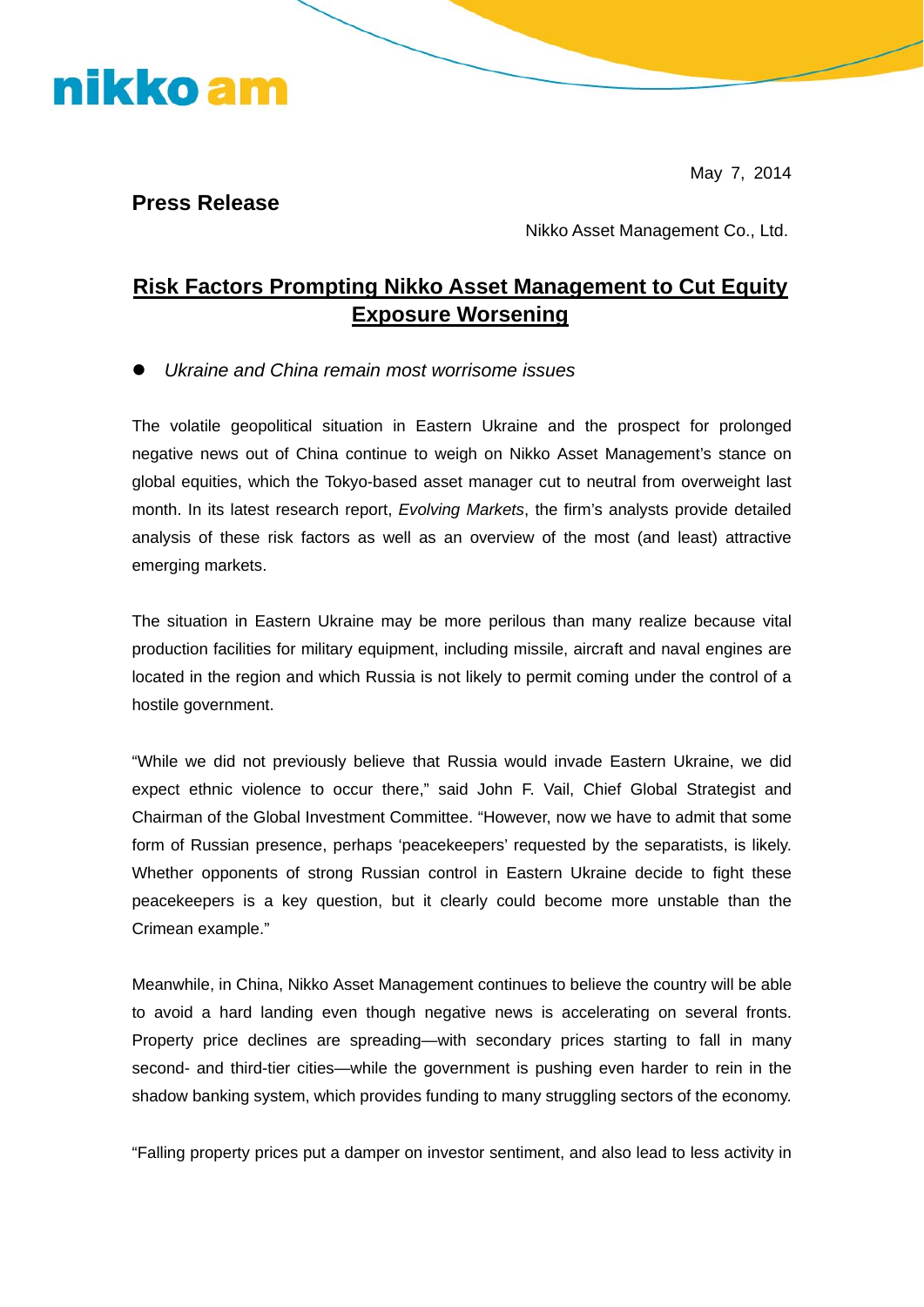# nikko am

the crucial housing construction industry," Vail said. "Rising defaults among the shadow banks will lead to a rise in banks' non-performing loans, but in the long run the government is doing the right thing in instilling some discipline in lending activity."

In the emerging markets, Nikko Asset Management's top investment professionals covering equities, fixed income and forex have updated their views on the relative attractiveness of several countries, based on a ranking of average scores across six categories: 1) the direction of the one-year interest rate, 2) the direction of the forex rate, 3) equity earnings growth, 4) equity valuations (based upon several measures), 5) political risk and 6) vulnerability to credit or property market downturns.

The most attractive emerging markets are India, Korea and Mexico, while the most unattractive markets are Chile, Egypt, Russia, South Africa, Thailand and Turkey. In the middle, average-scoring countries include China, Indonesia, Malaysia, Peru, the Philippines and Vietnam. Brazil scores slightly below average.

Overall, Nikko Asset Management is cautious on emerging markets equities as a whole, even though certain countries offer excellent prospects; nevertheless, investors should be cautious about the political risks associated with this asset class.

#### -ENDS-

This material has been prepared solely for the purposes of Nikko AM to communicate about the market environment, etc. It is not solicitation for a specific fund. Moreover, the information in this material will not effect Nikko AM's fund investment in any way. Mentions of individual stocks in these materials neither promise that the stocks will be incorporated nor constitute a recommendation to buy or sell. The information in these documents have been prepared from what is considered to be reliable information but the accuracy and integrity of the information is not guaranteed by the Company. Figures, charts, and other data in these materials are current as of the date of publication unless stated otherwise. In addition, opinions expressed in these materials are as of the date of publication unless stated otherwise. \* The graphs, figures, etc., contained in these materials contain either past or back-dated data, and make no promise of future investment returns, etc. These documents make no guarantee whatsoever of future changes to the market environment, etc. Opinions expressed in these documents may contain opinions that are not Nikko AM's but the personal opinion of the author, and may be changed without notice.

Forwarding or quoting from these materials without the advance permission of Nikko AM's corporate communications representative is strictly prohibited. Please contact Nikko AM's Corporate Communications at +81-(0)3-6447-6775 if you have any questions.